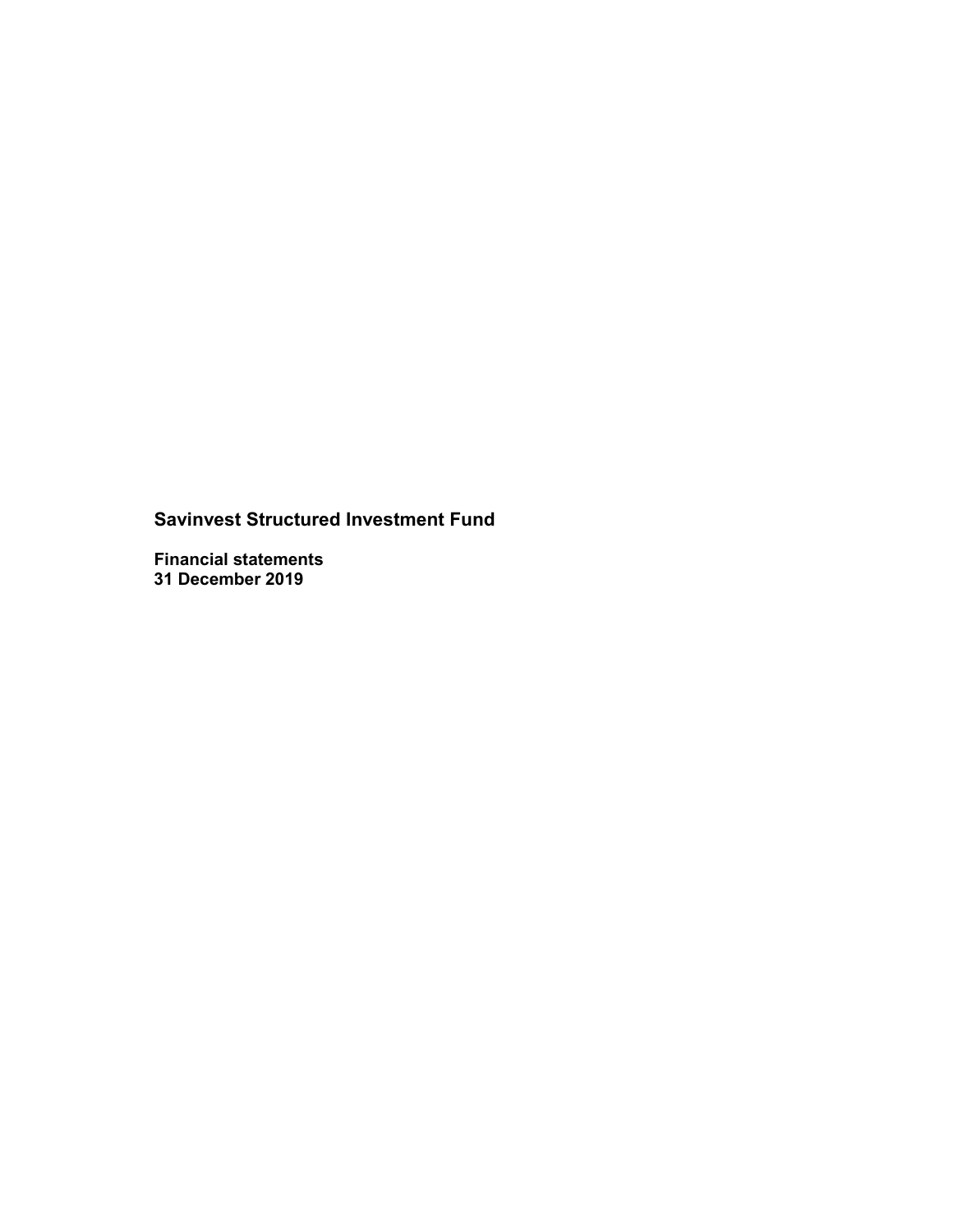| <b>Contents</b>                                                 | Page     |
|-----------------------------------------------------------------|----------|
| Statement of trustee's and management's responsibilities        | 1        |
| Independent auditor's report                                    | $2 - 3$  |
| Statement of financial position                                 | 4        |
| Statement of profit or loss and other comprehensive income      | 5        |
| Statement of changes in net assets attributable to unit holders | 6        |
| Statement of cash flows                                         | 7        |
| Notes to the financial statements                               | $8 - 29$ |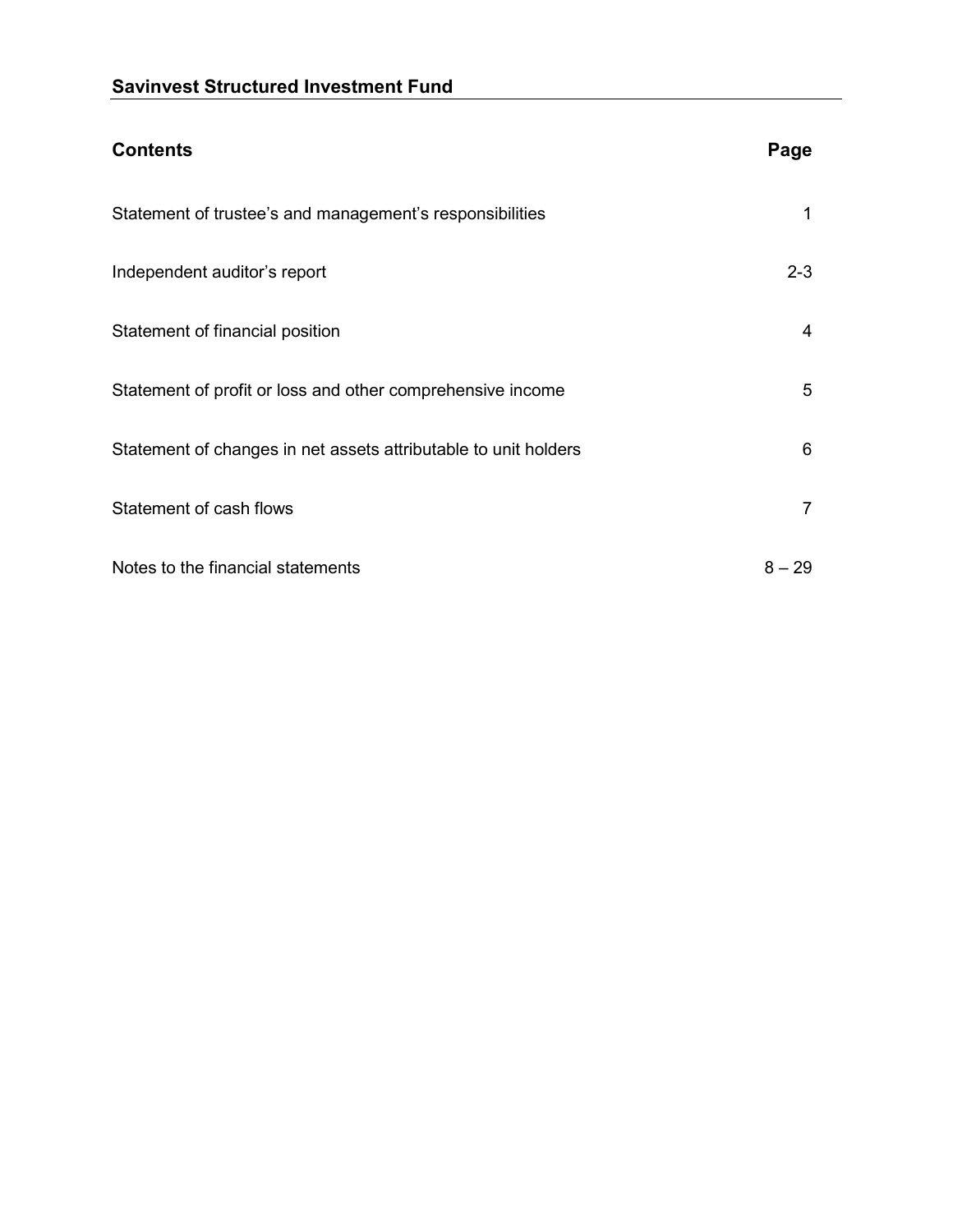#### **Statement of Trustee's** and management's responsibilities

The Trustee, First Citizens Trustee Services Limited has delegated to Bourse Securities Limited, in their capacity as investment and administration manager (management) responsibilities for the following:

- Preparing and fairly presenting the accompanying financial statements of Savinvest Structured Investment Fund, ('the Fund') which comprise the statement of financial position as at 31 December 2019, the statement of profit or loss and other comprehensive income, statement of changes in net assets attributable to unit holders and statement of cash flows for the year then ended, and a summary of significant accounting policies and other explanatory information;
- Ensuring that the Fund keeps proper accounting records;
- Selecting appropriate accounting policies and applying them in a consistent manner;
- Implementing, monitoring and evaluating the system of internal control that assures security of the Fund's assets, detection/prevention of fraud, and the achievement of the Fund's operational efficiencies;
- Ensuring that the system of internal control operated effectively during the reporting period;
- Producing reliable financial reporting that comply with laws and regulations; and
- Using reasonable and prudent judgement in the determination of estimates.

In preparing these audited financial statements, management utilised the International Financial Reporting Standards, as issued by the International Accounting Standards Board and adopted by the Institute of Chartered Accountants of Trinidad and Tobago. Where International Financial Reporting Standards presented alternative accounting treatments, management chose those considered most appropriate in the circumstances.

Nothing has come to the attention of management to indicate that the Fund will not remain a going concern for next twelve months from the reporting date or up to the date the accompanying financial statements have been authorised for issue, if later.

Management affirms that it has carried out its responsibilities as outlined above.

27 April 2020 27 April 2020

Manager

27 April 2020 27 April 2020

Trustee Trustee

Manager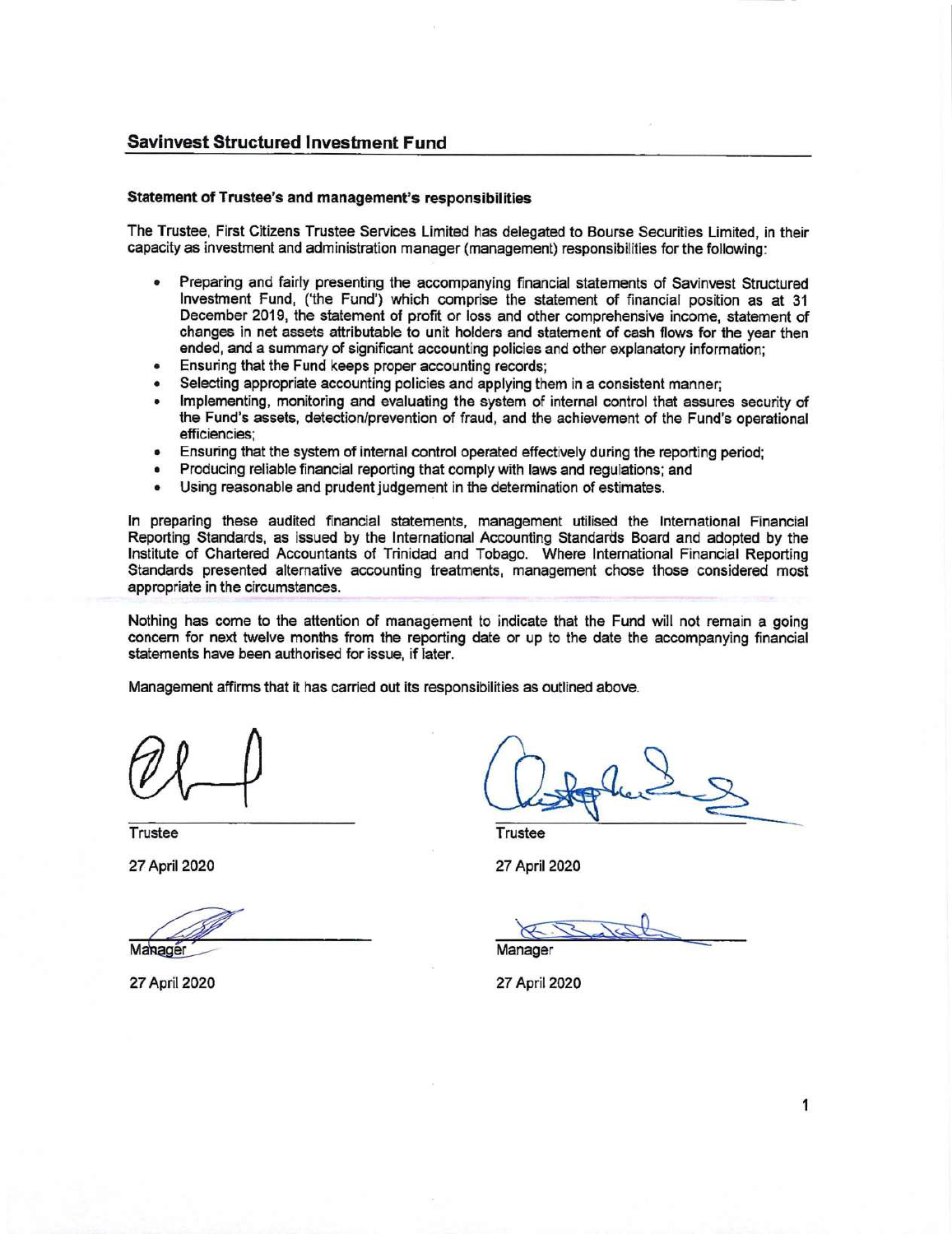# **Deloitte**.

Deloitte & Touche 54 Ariapita Avenue Woodbrook, Port of Spain 170309 Trinidad and Tobago

Tel: +1 (868) 628 1256 Fax: +1 (868) 628 6566 www.deloitte.com/tt

Independent auditor's report to the unit holders' of **Savinvest Structured Investment Fund** 

#### Report on the audit of the financial statements

#### Opinion

We have audited the financial statements of Savinvest Structured Investment Fund ('the Fund'), which comprise the statement of financial position as at 31 December 2019, and the statement of profit or loss and other comprehensive income, statement of changes in equity in net assets attributable to unit holders and statement of cash flows for the year then ended, and notes to the financial statements, including a summary of significant accounting policies.

In our opinion, the accompanying financial statements present fairly, in all material respects, the financial position of the Fund as at 31 December 2019, and its financial performance and its cash flows for the year then ended in accordance with International Financial Reporting Standards ('IFRS').

#### **Basis for Opinion**

We conducted our audit in accordance with International Standards on Auditing ('ISA'). Our responsibilities under those standards are further described in the Auditor's Responsibilities for the Audit of the Financial Statements section of our report. We are independent of the Fund in accordance with the International Ethics Standards Board for Accountants' Code of Ethics for Professional Accountants ('IESBA Code'), and we have fulfilled our other ethical responsibilities in accordance with these requirements. We believe that the audit evidence we have obtained is sufficient and appropriate to provide a basis for our opinion.

#### Responsibilities of trustee and those charged with governance for the financial statements

The Trustee is responsible for the preparation and fair presentation of the financial statements in accordance with IFRS, and for such internal control as the Trustee determines is necessary to enable the preparation of financial statements that are free from material misstatement, whether due to fraud or error.

In preparing the financial statements, the Trustee is responsible for assessing the Fund's ability to continue as a going concern, disclosing, as applicable, matters related to going concern and using the going concern basis of accounting unless the Trustee either intends to liquidate the Fund or to cease operations, or has no realistic alternative but to do so. Those charged with governance are responsible for overseeing the Fund's financial reporting process.

Continued...

Deloitte refers to one or more of Deloitte Touche Tohmatsu Limited, a UK private company limited by guarantee ("DTTL"), its network of member firms, and their related<br>chitties. DTTL and each of its member firms are legally firm of Deloitte Touche Tohmatsu Limited.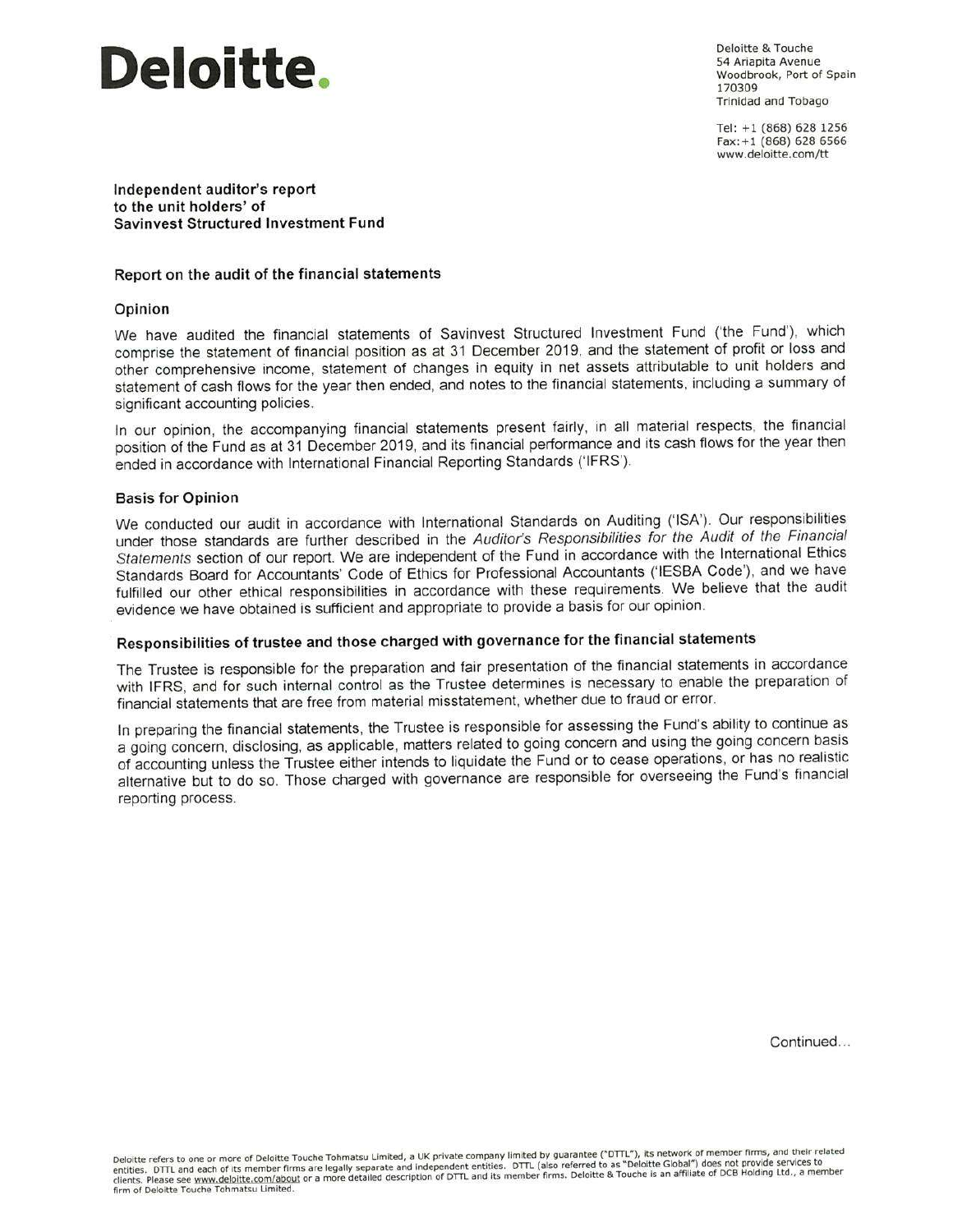## **Deloitte**

Independent auditor's report (continued) to the unit holders' of **Savinvest Structured Investment Fund** 

#### Auditor's responsibilities for the audit of the financial statements

Our objectives are to obtain reasonable assurance about whether the financial statements as a whole are free from material misstatement, whether due to fraud or error, and to issue an auditor's report that includes our opinion. Reasonable assurance is a high level of assurance, but is not a guarantee that an audit conducted in accordance with ISAs will always detect a material misstatement when it exists. Misstatements can arise from fraud or error and are considered material if, individually or in the aggregate, they could reasonably be expected to influence the economic decisions of users taken on the basis of these financial statements.

As part of an audit in accordance with ISAs, we exercise professional judgement and maintain professional skepticism throughout the audit. We also:

- Identify and assess the risks of material misstatement of the financial statements, whether due to fraud or error, design and perform audit procedures responsive to those risks, and obtain audit evidence that is sufficient and appropriate to provide a basis for our opinion. The risk of not detecting a material misstatement resulting from fraud is higher than for one resulting from error, as fraud may involve collusion, forgery, intentional omissions, misrepresentations, or the override of internal control.
- Obtain an understanding of internal control relevant to the audit in order to design audit procedures that are appropriate in the circumstances, but not for the purpose of expressing an opinion on the effectiveness of the Fund's internal control.
- Evaluate the appropriateness of accounting policies used and the reasonableness of accounting  $\bullet$ estimates and related disclosures made by management.
- Conclude on the appropriateness of management's use of the going concern basis of accounting and, based on the audit evidence obtained, whether a material uncertainty exists related to events or conditions that may cast significant doubt on the Fund's ability to continue as a going concern. If we conclude that a material uncertainty exists, we are required to draw attention in our auditor's report to the related disclosures in the financial statements or, if such disclosures are inadequate, to modify our opinion. Our conclusions are based on the audit evidence obtained up to the date of our auditor's report. However, future events or conditions may cause the Fund to cease to continue as a going concern.

We communicate with the Trustee regarding, among other matters, the planned scope and timing of the audit and significant audit findings, including any significant deficiencies in internal control that we identify during our audit. We also provide the Trustee with a statement that we have complied with relevant ethical requirements regarding independence, and to communicate with them all relationships and other matters that may reasonably be thought to bear on our independence, and where applicable, related safeguards.

Deloitte & Touche Derek Mohammed, (ICATT #864)

Port of Spain Trinidad 28 April 2020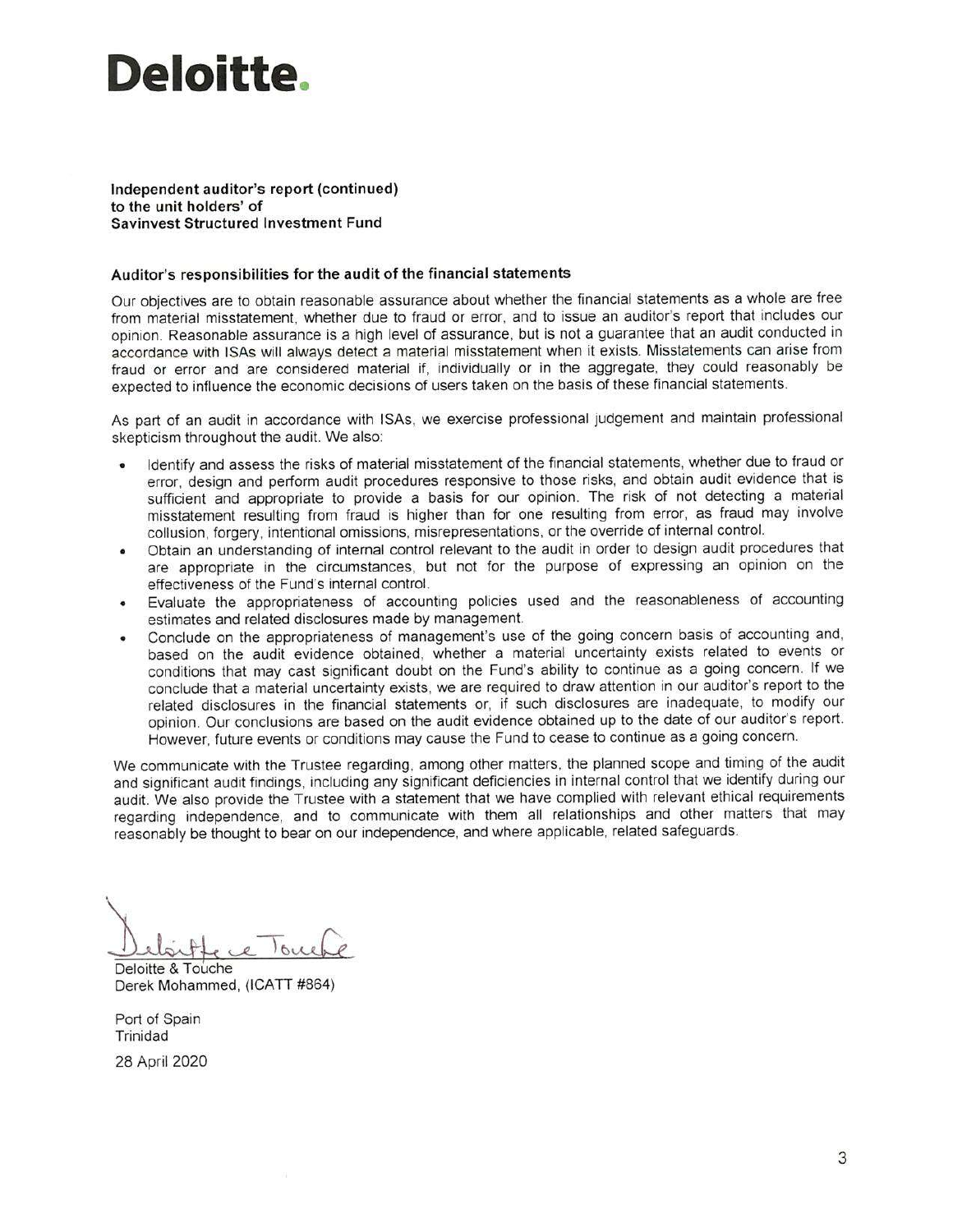#### **Statement of financial position**

(Expressed in Trinidad and Tobago dollars)

|                                                                          |              |             | As at 31 December |  |
|--------------------------------------------------------------------------|--------------|-------------|-------------------|--|
|                                                                          | <b>Notes</b> | 2019        | 2018              |  |
|                                                                          |              | s           | S                 |  |
| <b>Assets</b>                                                            |              |             |                   |  |
| Cash and cash equivalents                                                | 5            | 21,788,551  | 12,556,959        |  |
| Interest income receivable                                               |              | 485,856     | 739,203           |  |
| Other receivable                                                         |              | 1,974,984   | 173,032           |  |
| Investment securities                                                    | 6            | 81,186,148  | 80,641,632        |  |
| <b>Total assets</b>                                                      |              | 105,435,539 | 94,110,826        |  |
| <b>Liabilities</b>                                                       |              |             |                   |  |
| Accounts payable and accrued expenses                                    | 7            | 607,893     | 1,030,929         |  |
| Total liabilities (excluding net assets attributable to<br>unit holders) |              | 607,893     | 1,030,929         |  |
|                                                                          |              |             |                   |  |
| Total net assets attributable to unit holders                            | 8            | 104,827,646 | 93,079,897        |  |
| <b>Represented by:</b>                                                   |              |             |                   |  |
| Number of participating units                                            | 8            | 959,239     | 853,017           |  |
| Net asset value per unit                                                 | 8            | 109.2821    | 109.1184          |  |

The notes set out on pages 8 to 30 form an integral part of these financial statements.

On 27 April 2020, the Trustee of Savinvest Structured Investment Fund authorised these financial statements for issue.

Trustee Management

4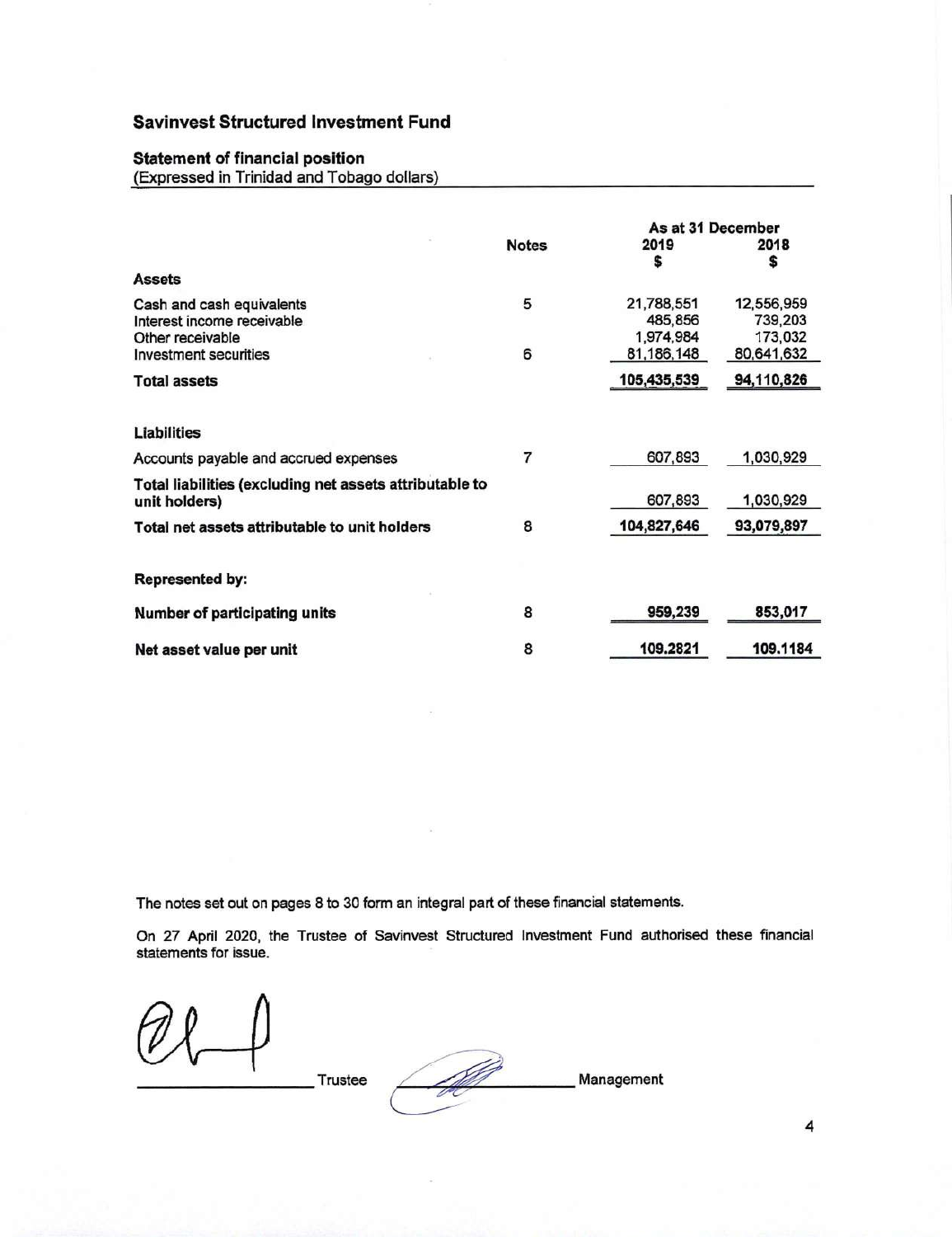## **Statement of profit or loss and other comprehensive income**

(Expressed in Trinidad and Tobago dollars)

|                                                                                                                                                                                                        | <b>Notes</b>                              | <b>Year ended 31 December</b><br>2019<br>\$                                                  | 2018<br>\$                                                                                  |
|--------------------------------------------------------------------------------------------------------------------------------------------------------------------------------------------------------|-------------------------------------------|----------------------------------------------------------------------------------------------|---------------------------------------------------------------------------------------------|
| <b>Income</b>                                                                                                                                                                                          |                                           |                                                                                              |                                                                                             |
| Investment income<br>Dividend income<br>Other Income<br>Net realised gain on investment securities<br>Net unrealised gain on investment securities<br>Net gain on foreign exchange                     | 9                                         | 3,326,860<br>628,744<br>353<br>418,976<br>1,189,113<br>206                                   | 3,742,143<br>585,337<br>470,680<br>20,218                                                   |
| <b>Total operating income</b>                                                                                                                                                                          |                                           | 5,564,252                                                                                    | 4,818,378                                                                                   |
| <b>Expenditure</b>                                                                                                                                                                                     |                                           |                                                                                              |                                                                                             |
| Trustee fees<br>Audit fees<br>Fund administration fees<br>Investment management fees<br><b>Distribution fees</b><br>Net realised loss on investment securities<br>Amortised discount<br>Other expenses | 10a<br>10 <sub>b</sub><br>10 <sub>c</sub> | (267, 699)<br>(59, 125)<br>(533,006)<br>(1,066,012)<br>(266, 503)<br>(480, 496)<br>(41, 411) | (246, 589)<br>(50,000)<br>(488, 953)<br>(975, 934)<br>(244, 477)<br>(322, 213)<br>(45, 224) |
| <b>Total operating expenditure</b>                                                                                                                                                                     |                                           | (2,714,252)                                                                                  | (2,373,390)                                                                                 |
| Net profit for the year before distributions                                                                                                                                                           |                                           | 2,850,000                                                                                    | 2,444,988                                                                                   |
| Distributions to unit holders                                                                                                                                                                          |                                           | (1,724,506)                                                                                  | (1,585,869)                                                                                 |
| Net profit for the year after finance costs                                                                                                                                                            |                                           | 1,125,494                                                                                    | 859,119                                                                                     |
| Other comprehensive income:                                                                                                                                                                            |                                           |                                                                                              |                                                                                             |
| Items that may be reclassified subsequently<br>to profit or loss                                                                                                                                       |                                           |                                                                                              |                                                                                             |
| Other comprehensive income for the year                                                                                                                                                                |                                           |                                                                                              |                                                                                             |
| Total comprehensive income attributable to<br>unit holders                                                                                                                                             |                                           | 1,125,494                                                                                    | 859,119                                                                                     |
| Increase in net assets attributable to unit<br>holders                                                                                                                                                 |                                           | 1,125,494                                                                                    | 859,119                                                                                     |

The notes set out on pages 8 to 29 form an integral part of these financial statements.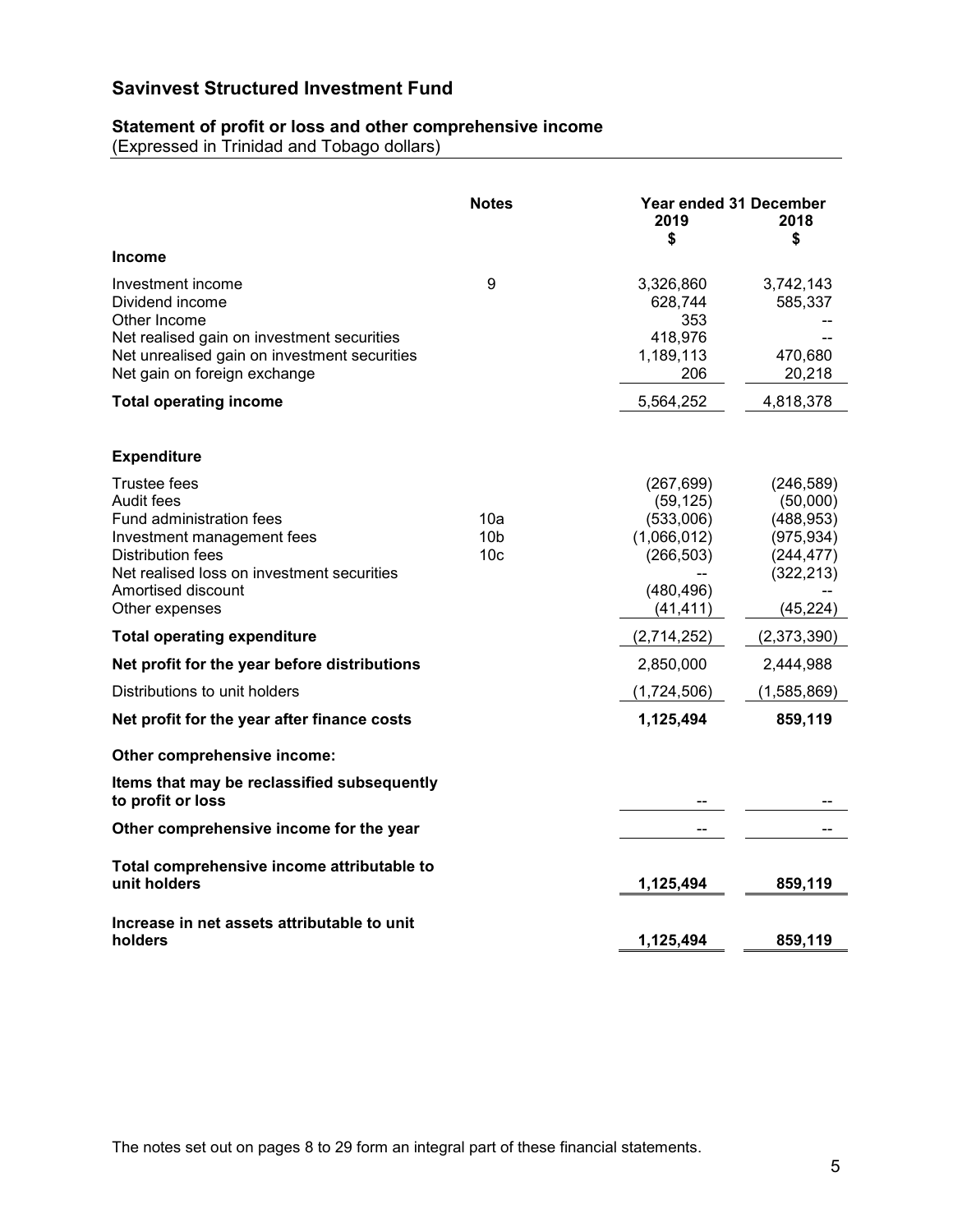## **Statement of changes in net assets attributable to unit holders**

(Expressed in Trinidad and Tobago dollars)

| Year ended 31 December 2019                                                                                                                           | Number of<br>units                         | Capital<br>account<br>\$                                | <b>Movement in</b><br>net assets<br>attributable to<br>unit holders<br>\$ | <b>Net assets</b><br>attributable to<br>unit holders<br>\$         |
|-------------------------------------------------------------------------------------------------------------------------------------------------------|--------------------------------------------|---------------------------------------------------------|---------------------------------------------------------------------------|--------------------------------------------------------------------|
| Balance at 1 January 2019<br>Issue of units<br>Redemption of units<br>Distributions reinvested<br>Increase in net assets attributable to unit holders | 853,017<br>432,058<br>(343,072)<br>17,236  | 85,301,721<br>43,205,816<br>(34,307,196)<br>1,723,635   | 7,778,176<br>--<br>1,125,494                                              | 93,079,897<br>43,205,816<br>(34,307,196)<br>1,723,635<br>1,125,494 |
| <b>Balance at 31 December 2019</b>                                                                                                                    | 959,239                                    | 95,923,976                                              | 8,903,670                                                                 | 104,827,646                                                        |
| Year ended 31 December 2018                                                                                                                           |                                            |                                                         |                                                                           |                                                                    |
| Balance at 1 January 2018<br>Issue of units<br>Redemption of units<br>Distributions reinvested<br>Increase in net assets attributable to unit holders | 889,490<br>751,825<br>(803, 891)<br>15,593 | 88,949,056<br>75,182,494<br>(80, 389, 099)<br>1,559,270 | 6,919,057<br>859,119                                                      | 95,868,113<br>75,182,494<br>(80, 389, 099)<br>1,559,270<br>859,119 |
| <b>Balance at 31 December 2018</b>                                                                                                                    | 853,017                                    | 85,301,721                                              | 7,778,176                                                                 | 93,079,897                                                         |

The notes set out on pages 8 to 29 form an integral part of these financial statements.